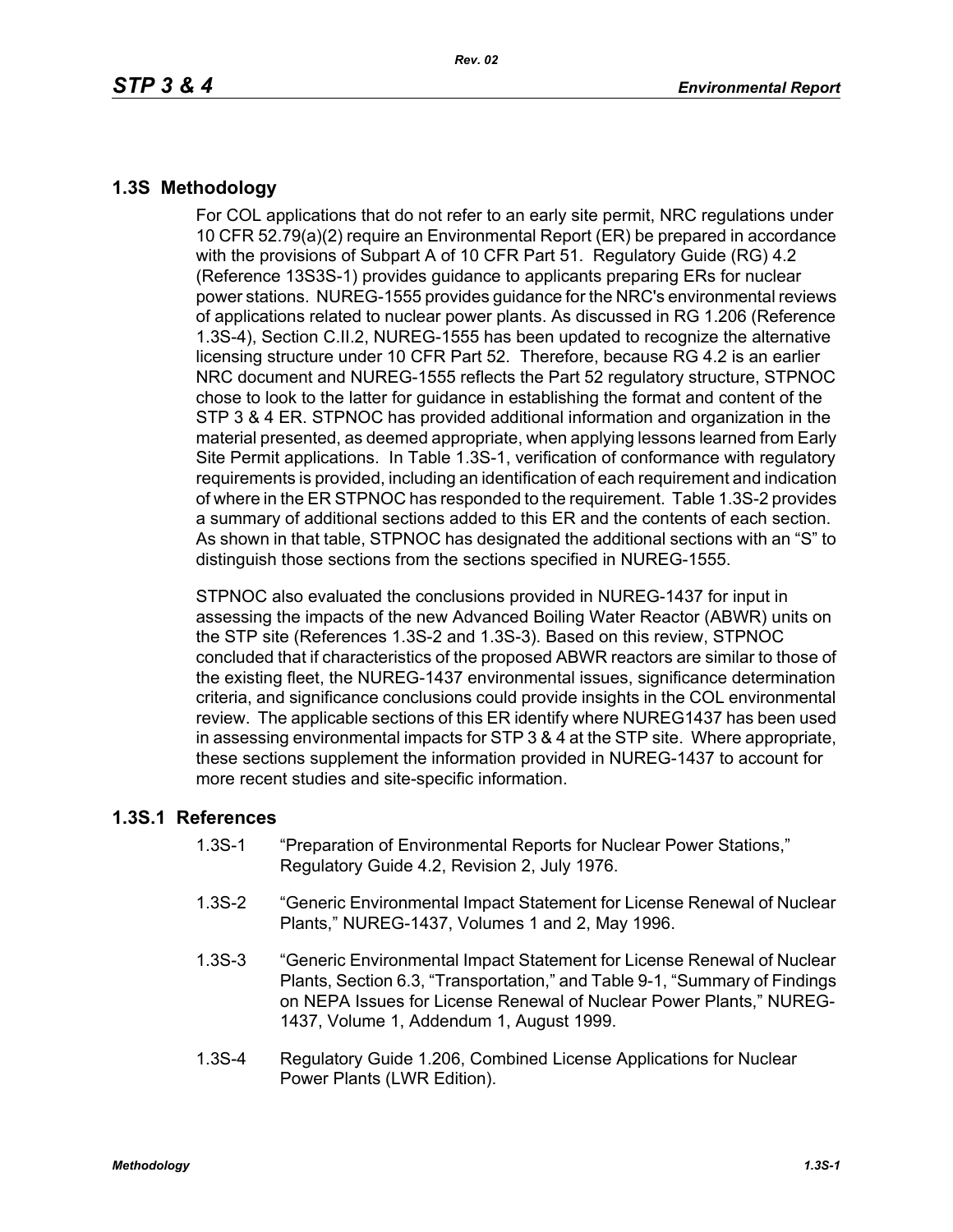## **Table 1.3S-1 ER Responses to Combined Operating License Regulatory Requirements**

| <b>Regulatory Requirement (10 CFR)</b>                                                             | <b>ER Section Containing the Response</b>                                                                                                                                                                                                                                                                |  |  |  |
|----------------------------------------------------------------------------------------------------|----------------------------------------------------------------------------------------------------------------------------------------------------------------------------------------------------------------------------------------------------------------------------------------------------------|--|--|--|
| 51.45(a), Signed original                                                                          | <b>Transmittal letter</b>                                                                                                                                                                                                                                                                                |  |  |  |
| 51.45(b), Description of proposed action                                                           | Chapter 3, "Plant Description"                                                                                                                                                                                                                                                                           |  |  |  |
| 51.45(b), Statement of purpose of proposed action                                                  | Section 1.1.1, "Purpose and Need"                                                                                                                                                                                                                                                                        |  |  |  |
| 51.45(b), Description of environment affected by<br>proposed action                                | Chapter 2, "Environmental Description"                                                                                                                                                                                                                                                                   |  |  |  |
| 51.45(b)(1), Environmental impact of proposed<br>action                                            | Chapters 4, "Environmental Impacts of<br>Construction"; 5, "Environmental Impacts of<br>Operation"; 7, "Environmental Impact of Postulated<br>Accidents Involving Radioactive Materials", and 10,<br>"Environmental Consequences of the Proposed<br>Action"                                              |  |  |  |
| 51.45(b)(2), Unavoidable adverse impacts                                                           | Section 10.1, "Unavoidable Adverse Environmental<br>Impacts"                                                                                                                                                                                                                                             |  |  |  |
| 51.45(b)(3), Alternatives to proposed action                                                       | Chapter 9, "Alternatives to the Proposed Action"                                                                                                                                                                                                                                                         |  |  |  |
| 51.45(b)(4), Relationship between short-term use<br>and long-term productivity                     | Section 10.3, "Relationship Between Short Term<br>Uses and Long Term Productivity of the Human<br>Environment"                                                                                                                                                                                           |  |  |  |
| 51.45(b)(5), Irreversible and irretrievable<br>commitments of resources                            | Section 10.2, "Irreversible and Irretrievable<br><b>Commitments of Resources"</b>                                                                                                                                                                                                                        |  |  |  |
| 51.45(c), Comparison of environmental effects of<br>proposed action and alternatives               | Chapters 4, "Environmental Impacts of<br>Construction"; 5, "Environmental Impacts of<br>Operation"; 7, "Environmental Impact of Postulated<br>Accidents Involving Radioactive Materials"; 9,<br>"Alternatives to the Proposed Action", and 10,<br>"Environmental Consequences of the Proposed<br>Action" |  |  |  |
| 51.45(c), Alternatives for reducing or avoiding<br>adverse environmental impacts                   | Sections 4.6, "Measures and Controls to Limit<br>Adverse Impacts During Construction" and 5.10,<br>"Measures and Controls to Limit Adverse Impacts<br>During Operation"                                                                                                                                  |  |  |  |
| 51.45(c), Economic, technical, and other benefits<br>and costs of proposed action and alternatives | Section 10.4, "Benefit-Cost Balance'                                                                                                                                                                                                                                                                     |  |  |  |
| 51.45(d), Federal permits and other entitlements<br>and status of compliance                       | Section 1.2, "Status of Reviews, Approvals, and<br>Consultations"                                                                                                                                                                                                                                        |  |  |  |
| 51.45(d), Compliance with Federal and other<br>environmental quality standards and requirements    | Section 1.2, "Status of Reviews, Approvals, and<br>Consultations"                                                                                                                                                                                                                                        |  |  |  |
| 51.45(d), Compliance for alternatives                                                              | Section 9.2, "Energy Alternatives" and Section 9.3,<br>"Alternative Sites"                                                                                                                                                                                                                               |  |  |  |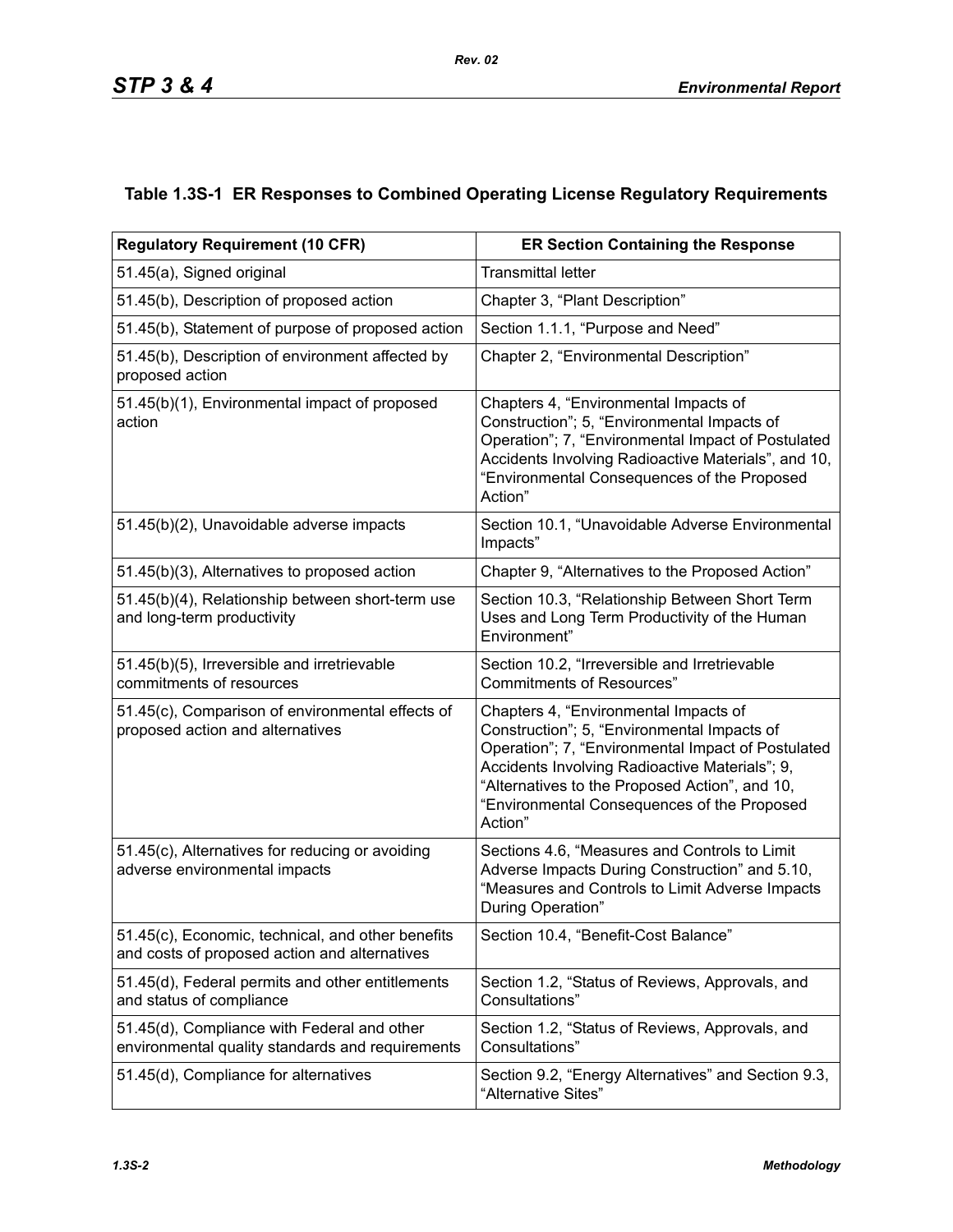## **Table 1.3S-1 ER Responses to Combined Operating License Regulatory Requirements (Continued)**

| <b>Regulatory Requirement (10 CFR)</b>         | <b>ER Section Containing the Response</b>                                                                                                           |  |  |
|------------------------------------------------|-----------------------------------------------------------------------------------------------------------------------------------------------------|--|--|
| 51.45(e), Adverse information                  | Section 10.1, "Unavoidable Adverse Environmental<br>Impacts"                                                                                        |  |  |
| 51.50 and $51.51(a)$ , Uranium fuel cycle      | Section 5.7, "Uranium Fuel Cycle Impacts"                                                                                                           |  |  |
| 51.50 and 51.52, Fuel and waste transportation | Sections 3.8, "Transportation of Radioactive<br>Materials," 5.11, "Transportation of Radioactive<br>Materials," and 7.4, "Transportation Accidents" |  |  |
| 51.50, Reporting and record keeping procedures | Chapter 6, "Environmental Measurements and<br><b>Monitoring Programs"</b>                                                                           |  |  |
| 51.50, Conditions and monitoring               | Chapter 6, "Environmental Measurements and<br>Monitoring Programs"                                                                                  |  |  |